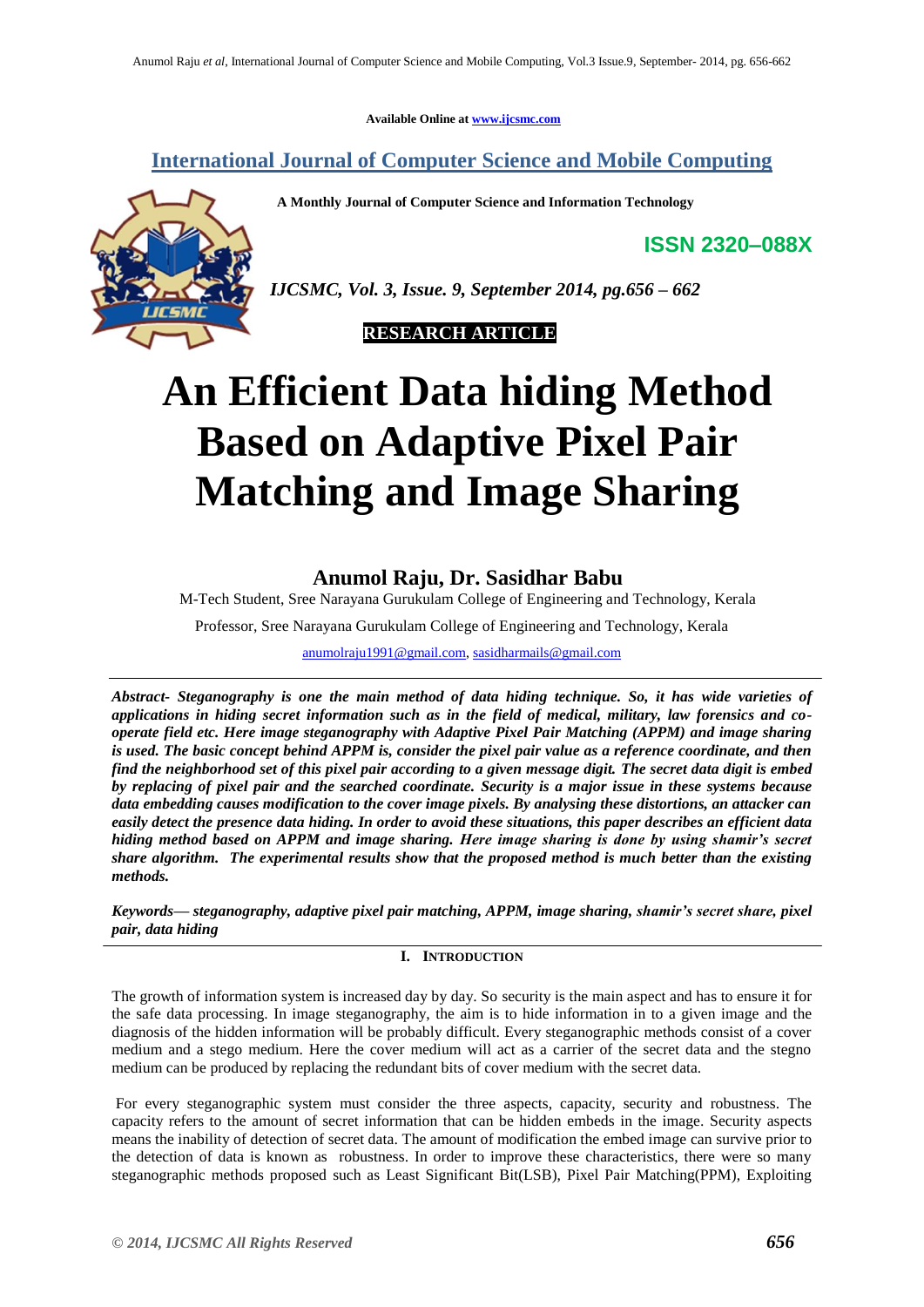Modification Direction(EMD), Diamond Encoding(ED), Optical Pixel Adjustment Process(OPAP) etc. These all methods are different in different aspects. But the efficiency of steganography technique depends upon its related aspects. So here a new data hiding method based on APPM and image sharing is introduced, which will minimum distortions to the cover medium will acquire more attention. Here image sharing is done by using shamir's secret share algorithm.

# **II. SYSTEM OVERVIEW**

This is the frame work for an efficient data hiding method. It is based on adaptive pixel pair matching and image sharing. So in this method, first we embed the secret message into image with user defined key. It is done using adaptive pixel pair matching technique. Thus we get the message embedded image. Then we share the encoded image as two image share using shamir's secret sharing algorithm. On the receiving side, the combining these two image share first. Then it extracts the secret message from the image. So main four steps involving in this method are; Data embedding, share creating image share, combine image shares, and extraction of data. So the data hiding method takes place the following order.

At sender site:

1) Data embedding using the steganographic method APPM

2) Create the image shares from the data embedded image.

At receiver site:

1) Combining of image shares using shamir's secret share algorithm.

2) Extract the secret data from the image using APPM.

The system architecture of the new data hiding method is given below.



# *A. ADAAPTIVE PIXEL PAIR MATCHING TECHNIQUE (APPM)*

It is the data hiding method based on APPM. Also it is the extension of PPM (Pixel Pair Matching). The basic idea of the APPM-based data-hiding method is to use pixel pair  $(x,y)$  as the coordinate, and searching a coordinate(x',y') (reference co-ordinate) within a predefined neighborhood set  $\phi$ (x,y) such that, where  $f(x,y)=sB$  where f is the extraction function and sB is the message digit in B ary notational system to be concealed. When selecting the reference co-ordinate, the following factors;

1) Selection based on the key

2) Co-ordinates should having two values (x and y axis)

3) First value should less than the number of columns in the image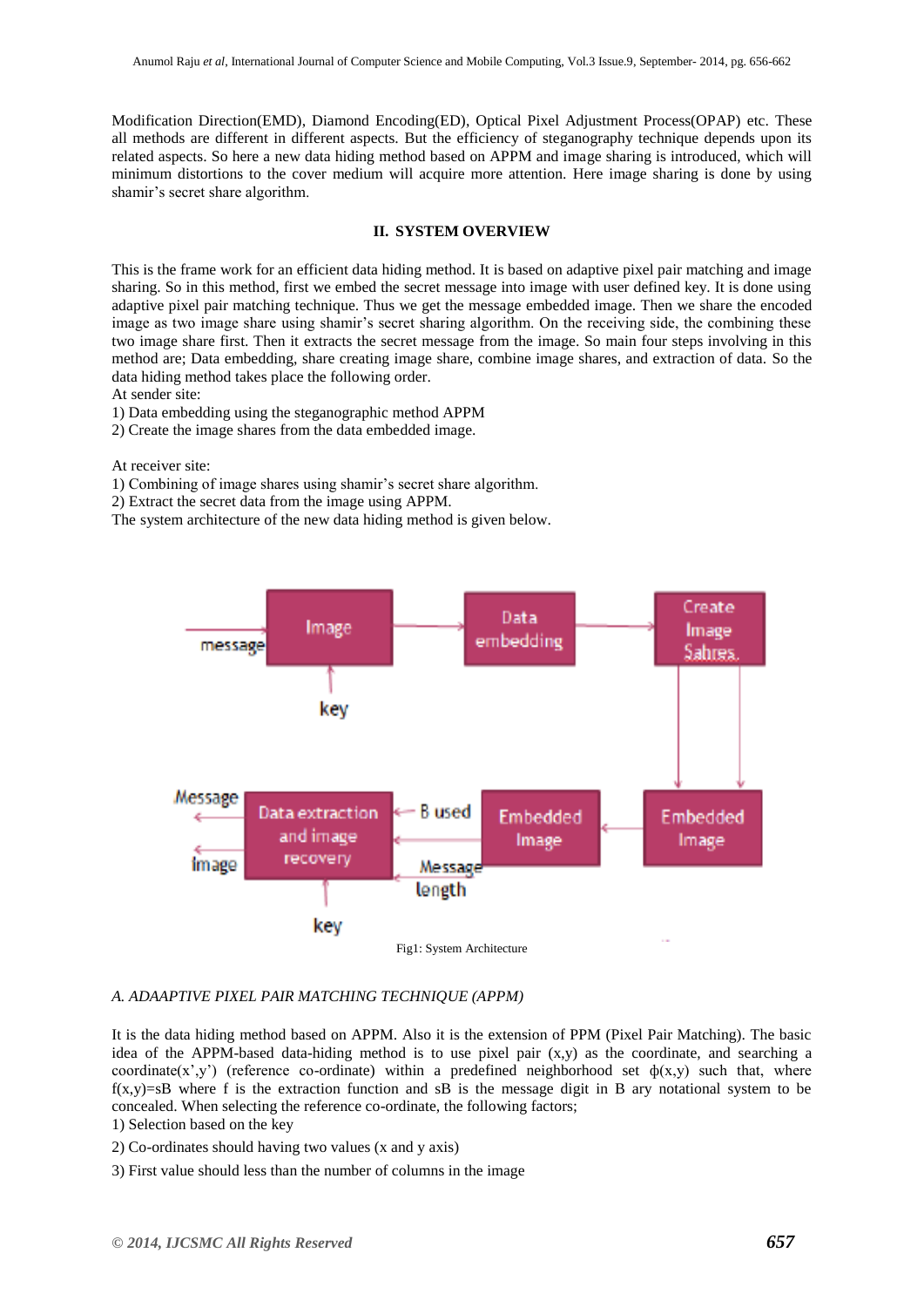4) Second value should less than the number of rows in the image.

Data embedding is done by replacing  $(x,y)$  with  $(x',y')$ . These are the reference coordinate and pixel value from the neighbourhood set. The concept of a PPM-based steganographic method is that, let sB be the message bit is to be concealed and the range of sB is between 0 and  $B-1$ . And their should be a coordinate  $(x', y')$  has to be found such that  $f(x',y')=sB$ . That is why the range of  $f(x,y)$  must be within integers between 0 and B-1. Also here each integer must occur at least once. In APPM, consider the compact neighbourhood set for reducing the distortion. The best PPM based data hiding method shall satisfy the following three conditions:

1) There are exactly B number of coordinates in the neighbourhood set  $\phi(x,y)$ .

2) These coordinates and the values of extraction function must be mutually exclusive.

3) The design aspects of neighbourhood set  $\phi(x,y)$  and the extraction function  $f(x,y)$  should be capable of embedding the message bits in least notational system.

#### *1. Finding Neighborhood Set And Extraction Function*

In this module, the extraction function is explained. That is how to find the neighborhood set. By using this method, we get a very simple extraction function and compact neighbourhood set. Thus the proposed method enhances the embedding efficiency. The image quality obtained by this method is much more better than the other existing data hiding method such as OPAP and DE. The another two advantages of this proposed method are higher payload capability and less detectability. Minimum notional system is used for data embedding gives increased performance .

The stegno image quality significantly affect by both definitions of  $\phi(x,y)$  and  $f(x,y)$ . All values of  $\phi(x,y)$  in  $f(x,y)$  have to be mutually exclusive, also the summation of the squared distances between all the pixel values in  $\phi(x,y)$  and x,y has to be the least one. This is because, during embedding procedure the pixel value  $(x,y)$  is replaced by one of the pixel in the neighbourhood set  $\phi(x,y)$ . If there is B number of coordinates in  $\phi(x,y)$ , then message bits a B-ary notational system are to be concealed. The averaged MSE is calculated by averaging the summation of the squared distance between coordinates in  $\phi(x,y)$  and the reference coordinate. Thus, given the expected MSE after embedding can be calculated the following equation by MSE=1/2B .

In this proposed adaptive pixel pair matching (APPM) data-hiding method to explore better  $\phi(x,y)$  and  $f(x,y)$ . So that MSE is minimum as compared with the other existing methods. In this method the extraction function,  $f(x,y)=(x+cB*y) \mod B$ . So the calculation of both neighbourhood set  $\phi(x,y)$  and the extraction function  $f(x,y)$ is done by a discrete optimization problem. For this consider the following conditions. Minimize  $\sum_{i=0}^{n} (xi - x)^2 + (yi - y)^2$  subject to f(xi,yi)  $\in \{0,1,....B-1\}$ , f(xi,yi)  $\neq f(x_i,y_i)$ 

| c <sub>2</sub> | c <sub>3</sub> | $C_4$          | c <sub>5</sub>     | c <sub>6</sub>     | C <sub>7</sub> | $c_8$    | C <sub>9</sub>               | $c_{10}$ | $c_{11}$ | $c_{12}$   | $c_{13}$ | $c_{14}$ | $c_{15}$       | $c_{16}$                    | $c_{17}$ | $c_{18}$ |
|----------------|----------------|----------------|--------------------|--------------------|----------------|----------|------------------------------|----------|----------|------------|----------|----------|----------------|-----------------------------|----------|----------|
|                |                | ာ<br>∠         | $\mathcal{D}$<br>∠ | $\mathcal{D}$<br>∠ | ┐<br>∠         | 3        | 3                            | 3        | 3        | 4          |          | 4        | 4              | $\boldsymbol{\mathfrak{b}}$ | 4        | 4        |
| $c_{19}$       | $c_{20}$       | $c_{21}$       | $c_{22}$           | $c_{23}$           | $C_{24}$       | $c_{25}$ | $C_{26}$                     | $c_{27}$ | $c_{28}$ | $C_{29}$   | $c_{30}$ | $c_{31}$ | $c_{32}$       | $C_{33}$                    | $c_{34}$ | $c_{35}$ |
| $\overline{4}$ | 8              | $\overline{4}$ |                    |                    |                |          | 10                           |          | 5        |            | 12       | 12       |                | O                           | 6        | 10       |
| $C_{36}$       | $C_{37}$       | $C_{38}$       | $C_{39}$           | $C_{40}$           | $C_{41}$       | $C_{42}$ | $C_{43}$                     | $C_{44}$ | $C_{45}$ | $C_{46}$   | $C_{47}$ | $C_{48}$ | $C_{49}$       | $c_{50}$                    | $c_{51}$ | $c_{52}$ |
| 15             | 6              | 16             |                    |                    | 6              | 12       | $\sqrt{2}$<br>$\overline{1}$ | 8        | ⇁        | ~          | ┑        |          | $\overline{4}$ | $\overline{4}$              | 9        | 22       |
| $C_{53}$       | $C_{54}$       | $C_{55}$       | $C_{56}$           | $C_{57}$           | $C_{58}$       | $C_{59}$ | $C_{60}$                     | $c_{61}$ | $c_{62}$ | $C_{63}$   | $c_{64}$ |          |                |                             |          |          |
| 8              | 12             | 21             | 16                 | 24                 | 22             | 9        | 8                            | O<br>Õ   | 8        | $\sqrt{4}$ | 14       |          |                |                             |          |          |

Figures 2 and 3 show some representative  $\phi B(x,y)$  and their corresponding cB value which satisfying the above condition. In figure 3 the shaded with lines represents the the center of  $\phi B(x,y)$ .

Fig 2: List of cB for 2≤B≤16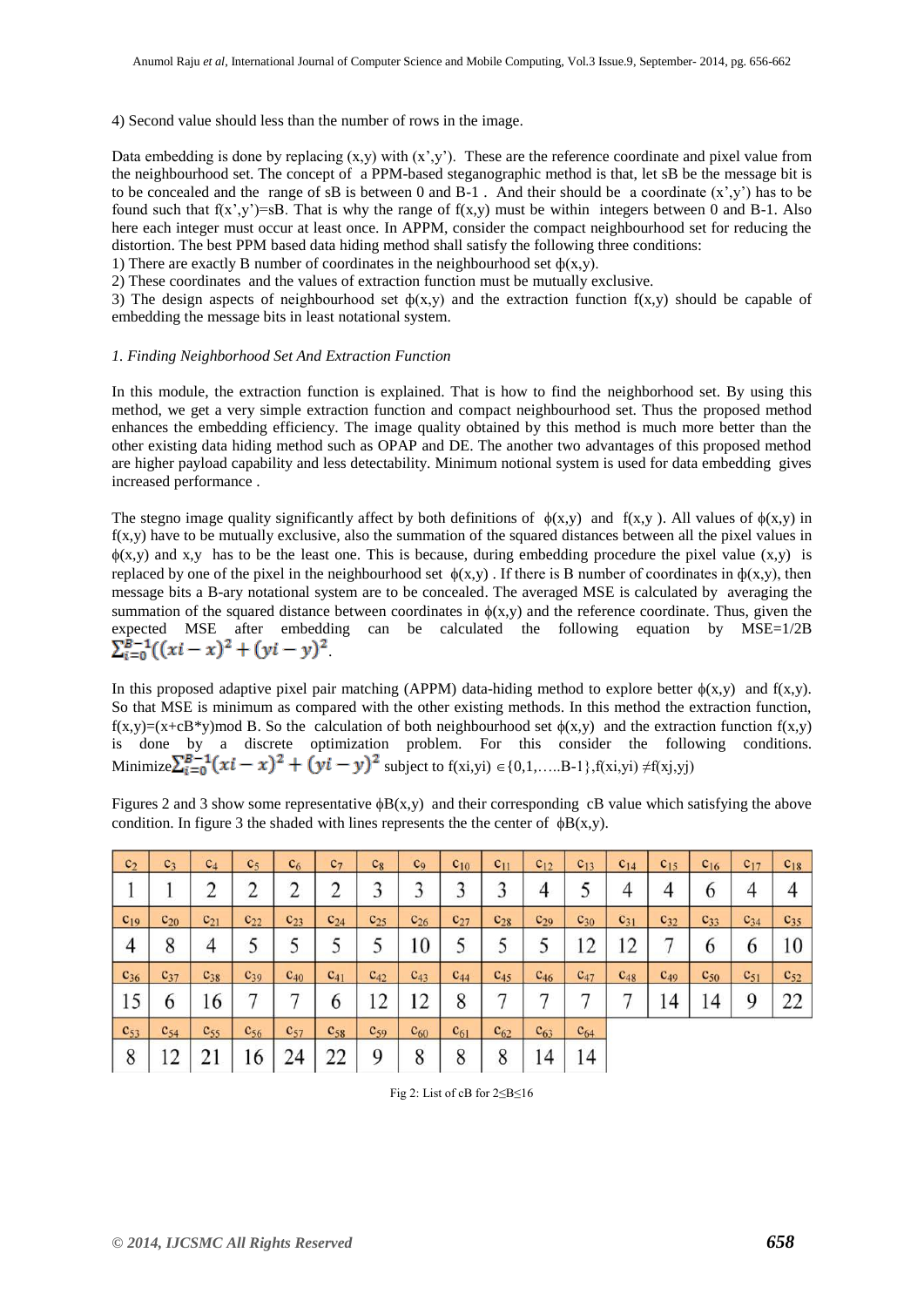

*2. Data Embedding Procedure*

Here the secret data is embed into the given cover image. For this first we calculate the image size and message size. If the message size exceeds the image size, then the embedding procedure cannot be done. Consider the image size as  $M^*M$ , For S message bits the size of secret message S is  $|S|$ . By using these, calculate the minimum B value for concealing all the message bits. Then, message digits are sequentially concealed into pairs of pixels. The detailed procedure is listed as follows.

Input: M\*M size image , secret message sB, and key Kr Output: Stego image I', minimum cB and key Kr .

1. Calculate the minimum B satisfying  $\lfloor M^*M/2 \rfloor > = |sB|$ .

2. Convert the secret message S into the sequence of digits with a B -ary notational system.

3. Find cB and  $\phi$ B(x,y) using the dicrete optimization equations.

4. From the neighbourhood region  $\phi B(0,0)$  find the coordinate positions (xi,yi) by satisfying the condition f(xi,yi)=i,  $0 \le i \le B-1$ 

5. Create a nonrepeat random key Kr for embedding the secret message bits Q

6. To embed a secret message bits B, find the two pixels (x,y) in the cover image according to the secret message sequence Q,

7. Replace  $(x,y)$  with  $(x+xd,y+yd)$  for the modulus distance  $d=(sB-f(x,y))$  mod B between  $sB$  and  $f(x,y)$ 

8. Repeat Step 6 and 7 until all the secret message bits are concealed.

#### *3. Data Extraction Procedure*

To extract the embedded message digits, pixel pairs are scanned in the same order as in the embedding procedure. The embedded message digits are the values of extraction function of the scanned pixel pairs.

Input: Stego image I', minimum cB, and key Kr. Output: Secret bit stream S.

1. By using the key Kr create the embedding sequence Q.

- 2. Find the two pixels positions  $(x', y')$  according to the embedding sequence Q of the secret message.
- 3. Calculate  $f(x', y')$  using the descrete optimization equation.
- 4. Save the secret message as the embedded digit.
- 5. Repeat Steps 2, 3and 4 until all the secret message bits are extracted.
- 6. Converting the extracted message digits into a binary bit stream, we get the secret message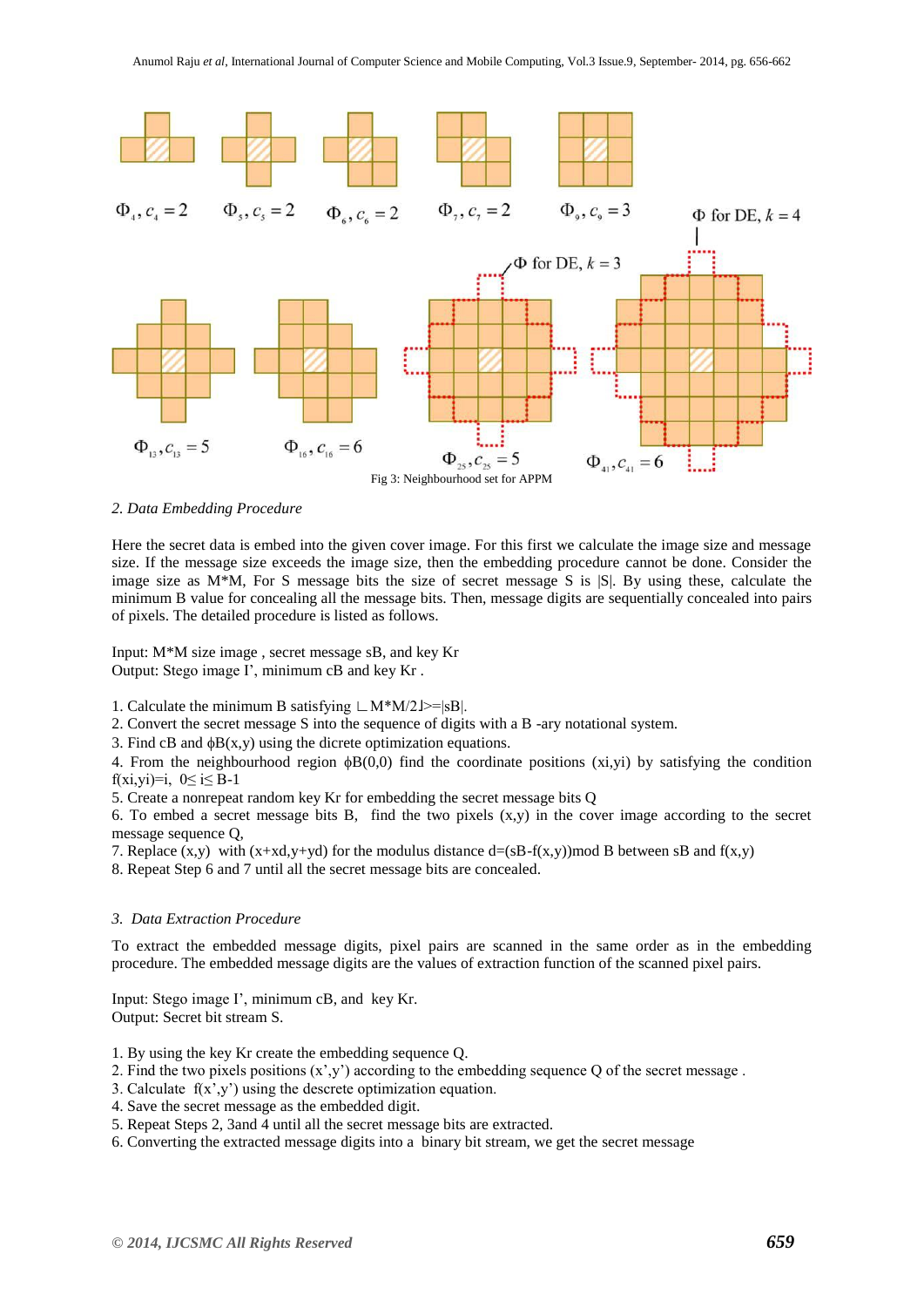#### *B. IMAGE SHARING*

After data embedding, the image shared into two shares. For this here, shamir's secret share algorithm is used. In this image sharing concept[11], the image are shared based on the pixel intensity. Thus after sharing we get the shares of the same image. We can't retrieve anything from a single share. After combining the shares, we get the original image. And all these shares are look in a same manner. Thus if an attacker may get an image share, he can't retrieve the information. It may ensure the added security.

Here using shamir's secret share, pixel intensity of image is divided into parts, giving each participant its own unique part. From this some of the parts or all of them are needed in order to reconstruct the secret message. Counting on all participants to combine together the secret might be impractical, and therefore sometimes the threshold scheme is used where any  $k$  of the parts are sufficient to reconstruct the original secret. Another advantage of using this algorithm is these two copies of image shares are visibly identical. So an attacker may misunderstand it, and considered as the normal embedded image.

#### *1. Image Share Construction*

For sharing a secret d, which is in teh form of integer. In this method it will be pixel intensity value. The threshold secret sharing method is  $(k, n)$  which means k is the total number of shares and n is the number participants. For secret recovery, n shares are collected from the k shares, where *k≤n .*The detail of the method is reviewed in the following;

Input: secret to be shared in the form of an integer as d, the number of participants as n, and a threshold value is  $k \leq n$ .

Output: n secret shares in the form of integers

1. Select a prime number p randomly select which is larger than d.

2. Choose k-1 integer values as c1, c2, …, ck-1 within 0 through p-1.

3. Determine the n distinct real values x1, x2, …, xn.

4. Compute n function values  $F(xi)$  or partial shares by using the following  $(k-1)$  degree polynomial, where  $i=1,2,....n$ 

$$
F(x_i) = (d + c_1x_i + c_2x_i^2 + \dots + c_{k-1}x_i^{k-1})_{\text{mod }p},
$$

5. Deliver partial shares f(xi) as a share to the ith participant

# *2. Combining Image Shares*

Input: k number of shares from the n participants, prime number p Output: the secret d that hide in the shares using the coefficients ci used as in the share construction algorithm, where  $i = 1, 2, ..., k - 1$ .

1. Compute the following functions using the *k* shares  $(x1, F(x1))$ ,  $(x2, F(x2))$ , ...,  $(xk, F(xk))$ 

$$
F(x_j) = (d + c_1x_j + c_2x_j^2 + \dots + c_{k-1}x_j^{k-1})_{\text{mod }p},
$$

Where  $j=1,2,\ldots, k$ 

2. Using the Lagrange's interpolation obtain the value of d, and solve all the *k* equations.

$$
d = (-1)^{k-1} [F(x_1) \frac{x_2 x_3 \dots x_k}{(x_1 - x_2)(x_1 - x_3) \dots (x_1 - x_k)} + F(x_2) \frac{x_1 x_3 \dots x_k}{(x_2 - x_1)(x_2 - x_3) \dots (x_2 - x_k)}
$$
  
+ ... + F(x<sub>k</sub>)  $\frac{x_1 x_2 \dots x_{k-1}}{(x_k - x_1)(x_k - x_2) \dots (x_k - x_{k-1})}$ mod p

3.Calculate *c*1 through *ck*-1 by expanding the following equality and comparing the result with the equation from step 1 while regarding the variable  $x$  in the equality below to be  $xj$  in the step 1

$$
F(x) = [F(x_1) \frac{(x - x_2)(x - x_3)...(x - x_k)}{(x_1 - x_2)(x_1 - x_3)...(x_1 - x_k)} + F(x_2) \frac{(x - x_1)(x - x_3)...(x - x_k)}{(x_2 - x_1)(x_2 - x_3)...(x_2 - x_k)} + ... + F(x_k) \frac{(x - x_1)(x - x_2)...(x - x_{k-1})}{(x_k - x_1)(x_k - x_2)...(x_k - x_{k-1})} \text{mod } p.
$$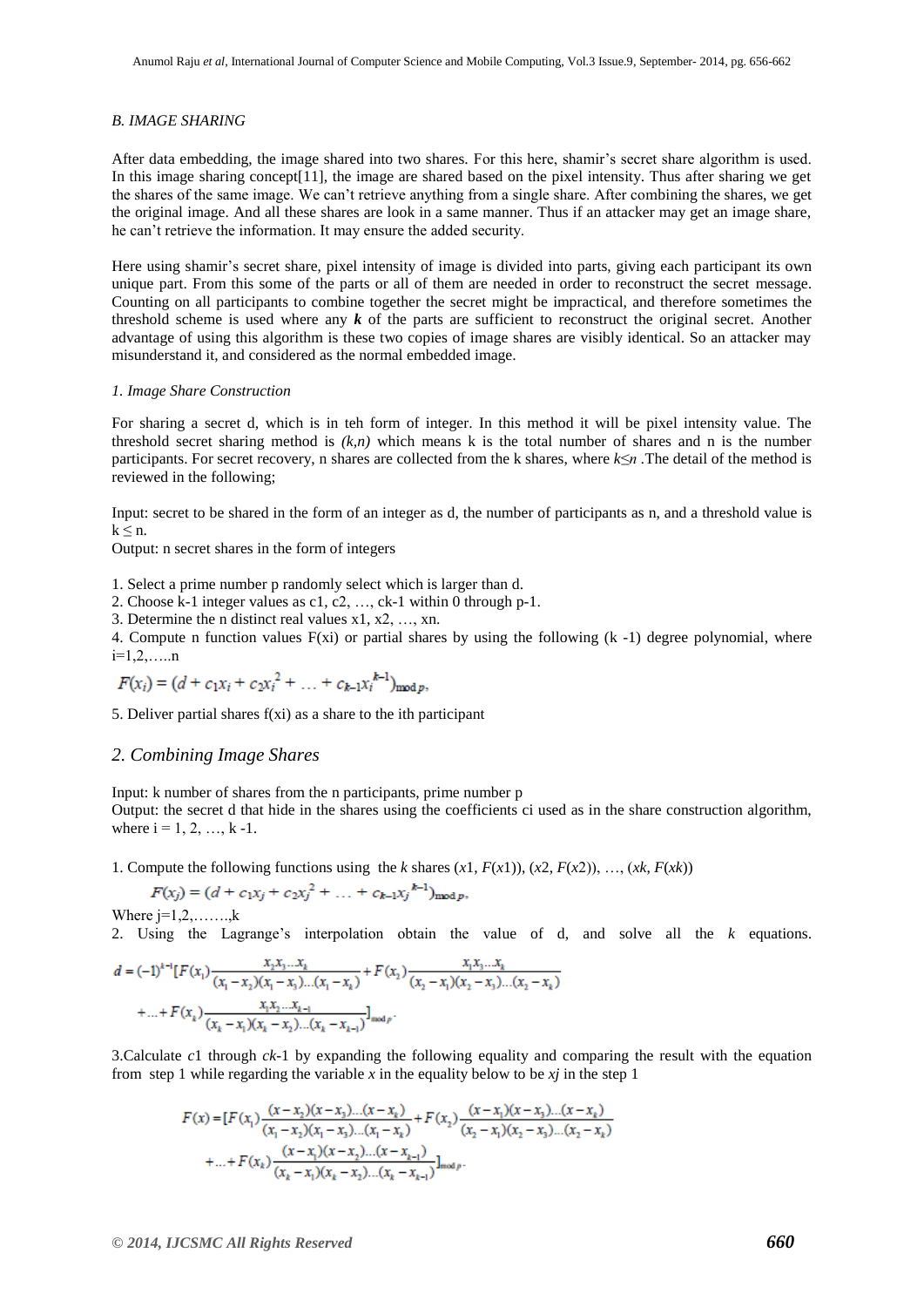#### **III.PERFORMANCE EVALUVATION**

The analysis is mainly done for checking the results are correct or not. Analyzing is the only way to check the results of the work and to determine whether the further modification is needed or not. The analysis mainly done on the methodologies which are being used for implementing the whole system. The comparison of results are given below. Here the comparison analysis of APPM with the other existing data hiding method.

When data embed in an image, the pixel values in that image may modified and this process is known as image distortion or embedding distortion. MSE (Mean Square Error) is used to measure this distortion. MSE is calculated by the following equation.

$$
\text{MSE} = \frac{1}{M \times M} \sum_{i=0}^{M} \sum_{j=0}^{M} \left(p_{i,j} - p'_{i,j}\right)^2
$$

Where M<sup>\*</sup>M is the image size, Pij is the pixel value of original image and Pij' denote the pixel values of the stego image. Here the mean square error between the cover image and stego image is represented by MSE. The smaller MSE is for APPM which indicate the better image quality.

| Payload<br>(bpp) | LSB    | OPAP   | <b>APPM</b>                | MSE improvement<br>over OPAP |  |  |
|------------------|--------|--------|----------------------------|------------------------------|--|--|
|                  | 0.500  | 0.500  | $(c_4 = 2)$<br>0.375       | 0.125                        |  |  |
| $\overline{2}$   | 2.500  | 1.500  | $(c_{16}=6)$<br>1.344      | 0.156                        |  |  |
| 3                | 10.500 | 5.500  | $(c_{64} = 14)$<br>5.203   | 0.297                        |  |  |
| 4                | 42.500 | 21.500 | 20.518<br>$(c_{256} = 92)$ | 0.982                        |  |  |

#### Table 1: MSE Comparison

The following images are processed during the proposed method. Less detectability to the data hiding image is one of the desired aspect. In this case all of them visually similar. That is an attacker can't determine whether the given image is encoded or shared. The decryption of image share will gives the wrong message.



Fig : 4 (a)- input image(cover image) , (b)-encoded image(stegno image), (c)- image share1, (d)-image share 2, (e)-image of combined image shares